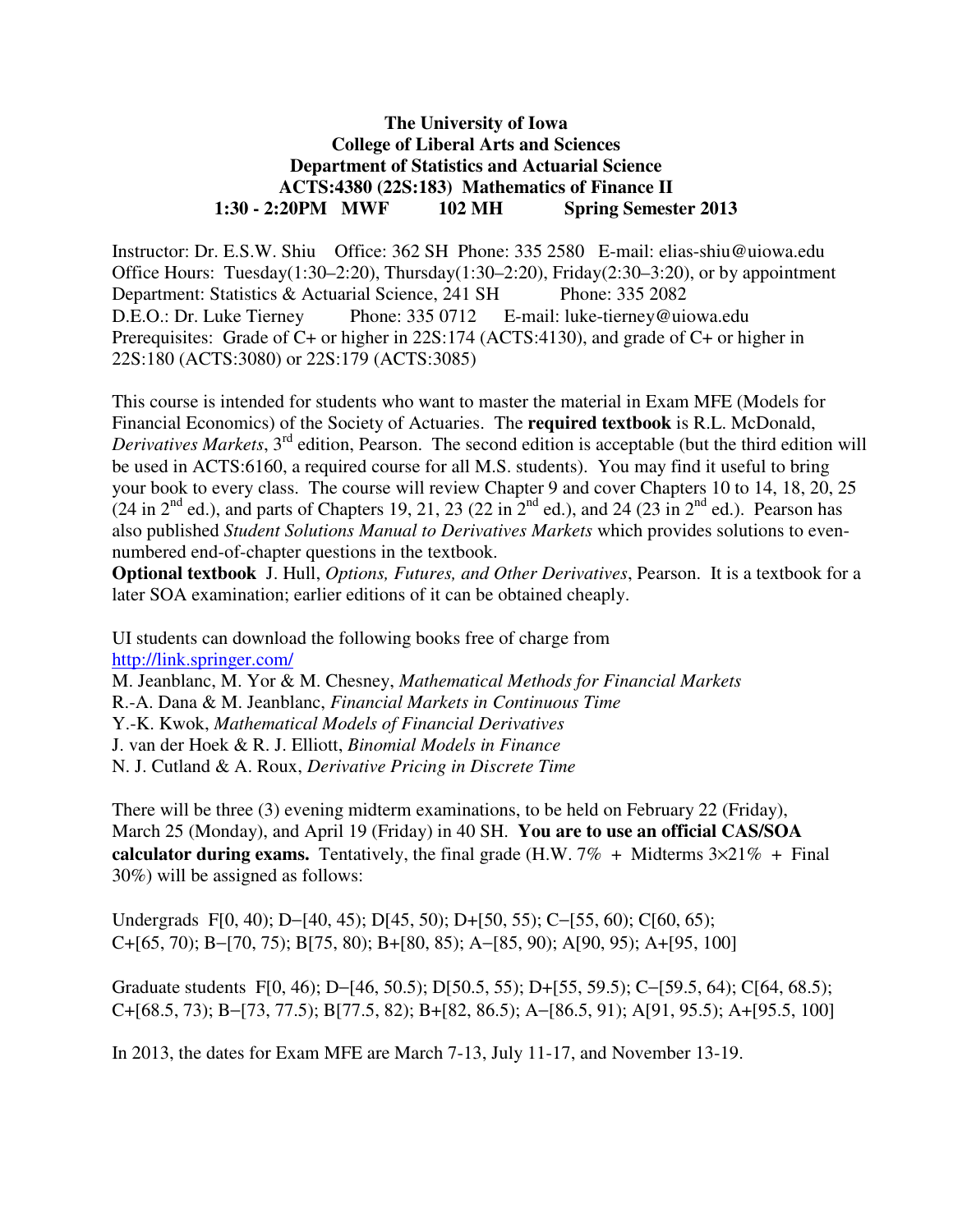# **HW Set 1**

**Write legibly. Show your steps. Explain your reasoning. Simplify your answers.** 

Due at the beginning of class on Friday, January 25

1. (Chapter 5) A stock pays dividends continuously. Between time t and time t+dt, dividends of amount 0.04S(t)dt will be paid. (Thus, if the stock price is stochastic, the dividend payments are also stochastic.) The current stock price is 100.

What is the current price for the (stochastic) stream of dividends to be paid in the next 5 years?

2. (Chapter 9) The current dollar-yen exchange rate is \$0.012/¥. A 3-year dollar-denominated European put option on yen with a strike price of \$0.008 sells for \$0.0005. The continuously compounded risk-free interest rate on dollars is 2%. The continuously compounded risk-free interest rate on yen is 1%.

Calculate the price of a 3-year yen-denominated European put option on dollars with a strike price of ¥125.